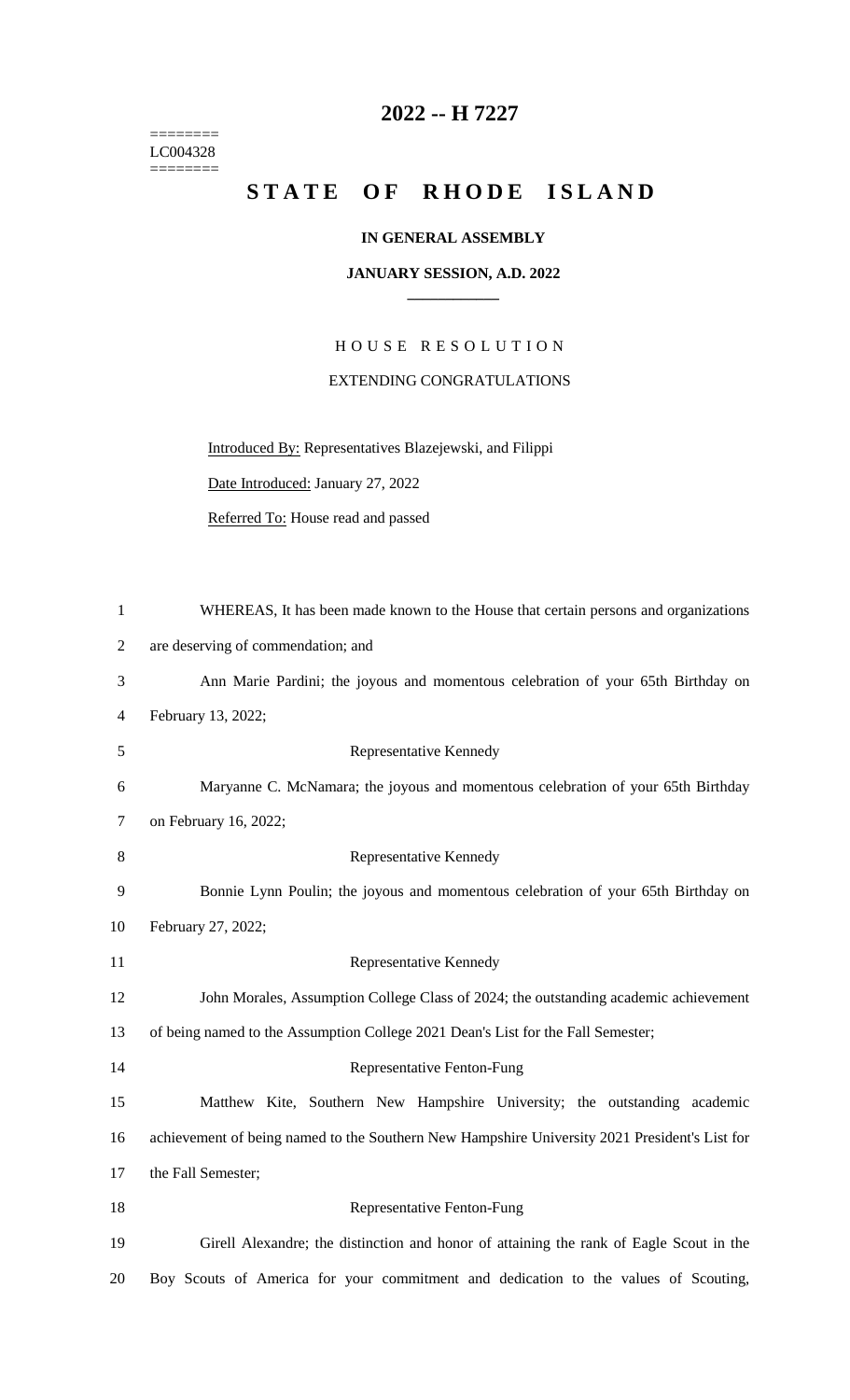| $\mathbf{1}$   | Citizenship, Character and Fitness;                                                                |
|----------------|----------------------------------------------------------------------------------------------------|
| $\overline{2}$ | <b>Representative Corvese</b>                                                                      |
| 3              | Matthew T. Bourke; the distinction and honor of attaining the rank of Eagle Scout in the           |
| 4              | Boy Scouts of America for your commitment and dedication to the values of Scouting,                |
| $\mathfrak{S}$ | Citizenship, Character and Fitness;                                                                |
| 6              | <b>Representative Corvese</b>                                                                      |
| 7              | Carl Picerno, III; the distinction and honor of attaining the rank of Eagle Scout in the Boy       |
| $8\,$          | Scouts of America for your commitment and dedication to the values of Scouting, Citizenship,       |
| 9              | <b>Character and Fitness;</b>                                                                      |
| 10             | <b>Representative Corvese</b>                                                                      |
| 11             | Fire Chief Brian Dugan, Newport Fire Department; your retirement after many years of               |
| 12             | faithful service and commitment to protecting and preserving the lives and properties for the      |
| 13             | people of the City of Newport;                                                                     |
| 14             | Representative Carson                                                                              |
| 15             | Fire Chief Humphrey "Harp" Donnelly, IV, Newport Fire Department; the honor of being               |
| 16             | promoted to the rank of Fire Chief of the Newport Fire Department and your commitment to           |
| 17             | protect the people of the City of Newport from injury, loss of life and property due to natural or |
|                |                                                                                                    |
| 18             | man-made disasters;                                                                                |
| 19             | Representative Carson                                                                              |
| 20             | Senior Master Sergeant, Larry Biegel, Jr., Rhode Island Air National Guard; your                   |
| 21             | retirement after many years of faithful and dedicated service to the people of the State of Rhode  |
| 22             | Island and the United States of America as a member of the Rhode Island Air National Guard;        |
| 23             | Speaker Shekarchi                                                                                  |
| 24             | Grant Pilkington, State of Rhode Island; your 5 years of outstanding service and                   |
| 25             | dedication to the people of the State of Rhode Island as a staff member for the Rhode Island       |
| 26             | House of Representatives;                                                                          |
| 27             | Speaker Shekarchi                                                                                  |
| 28             | Matthew Colna, North Kingstown Fire Department; the distinguished honor of being                   |
| 29             | promoted to the rank of Rescue Lieutenant on the North Kingstown Fire Department;                  |
| 30             | Representative Casimiro                                                                            |
| 31             | William Maccarone, North Kingstown Fire Department; the distinguished honor of being               |
| 32             | promoted to the rank of Battalion Chief on the North Kingstown Fire Department;                    |
| 33             | Representative Casimiro                                                                            |